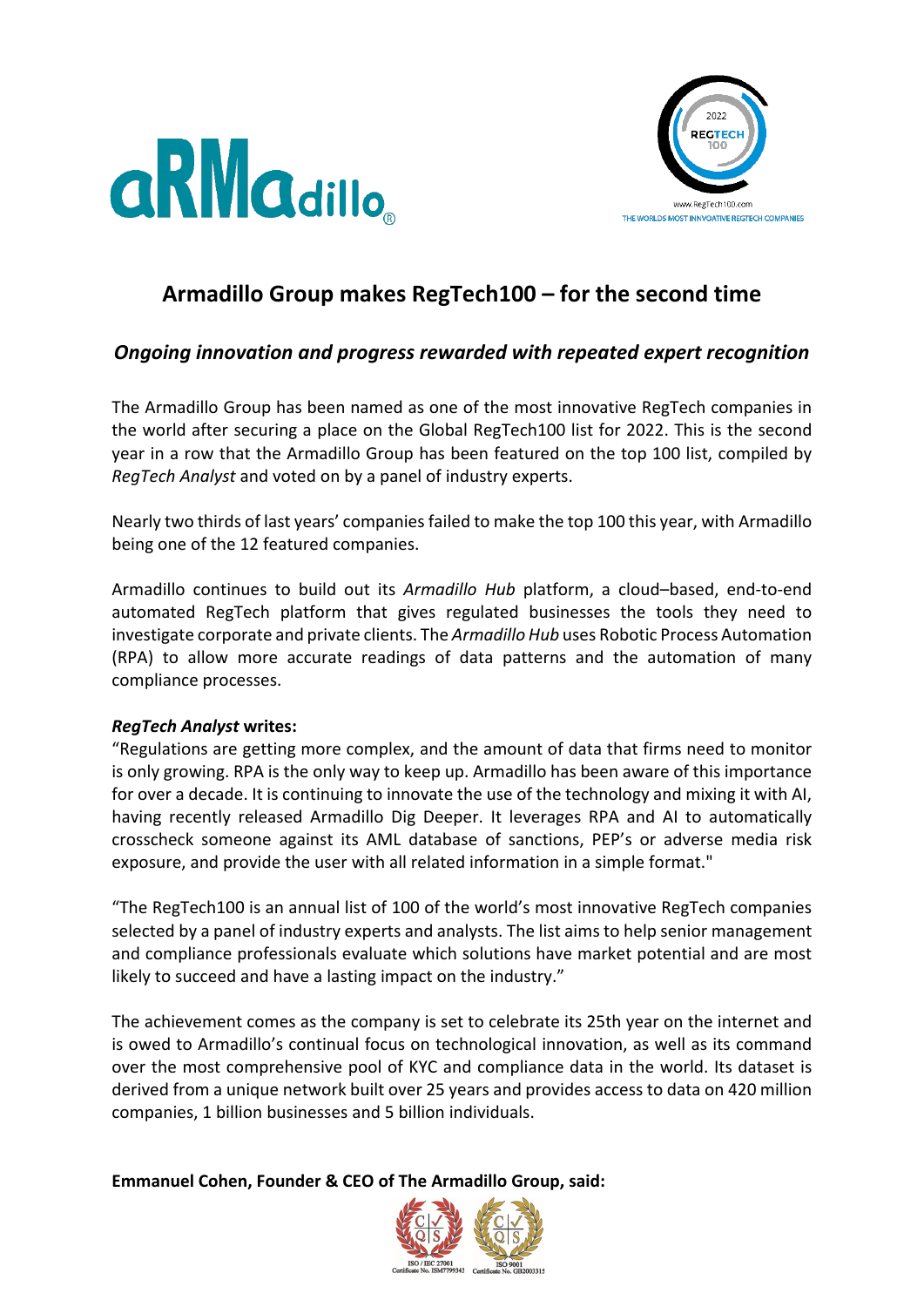"Armadillo was founded in 1997 and we have not stopped innovating since. As well as our unrivalled network, we are proud to say we are the only solution on the market that offers a complete toolkit to help companies pass inspections.

"The RegTech100 is the most renown and respected benchmark in the industry. So to be featured on it for a second time is a testament to the innovative minds and hard work of the whole team that have got us to where we are and where we are going. I'm extremely proud of them all.

"To be recognised on an international level is a powerful affirmation of our status as industry leaders. We are excited to grow alongside this rapidly evolving industry, as we continue to expand and develop our uniquely comprehensive technology."

Since launching in 1997, Armadillo has provided solutions to a number of top tier, globally renown financial institutions and investment banks. Additionally, the need for RegTech is rapidly increasing. KPMG forecasts annual RegTech spending to increase to \$76bn by 2022 – up from \$10.6bn in 2017.

#### **ENDS**

**Notes to editors:** 

**For more information, please contact:** 

Christopher Flame: Email: [Christopher@yellowjerseypr.com](mailto:Christopher@yellowjerseypr.com) Tel: +44 7889 297 217

### **About Armadillo:**

For nearly a quarter of a century, Armadillo has been developing one of the most comprehensive datasets in the world for the purposes of KYC and due diligence. The Armadillo Hub is a scalable, cloud–based, end-to-end automated RegTech platform, giving global regulated businesses the tools to conduct the appropriate background checks on corporate and private clients.

The network of information Armadillo has created includes data on 420 million companies and 5 billion individuals worldwide, sourcing information from 1,000 local registries across 220 countries. It is the most thorough KYC, due diligence and compliance solution that exists for regulated financial and professional services businesses. The strength of Armadillo's expertise has been recognised by positions in the *RegTech Analyst* 'Global RegTech 100' 2021 and 2022 and as one of *Insight Success'* 'Top 10 RegTech Businesses.'

Launched in 1997 by Emmanuel "Manny" Cohen, Armadillo provides a world-class service to its clients, ensuring that they remain compliant with best practice and hygiene around client onboarding and investigations.

**About Global RegTech100:**